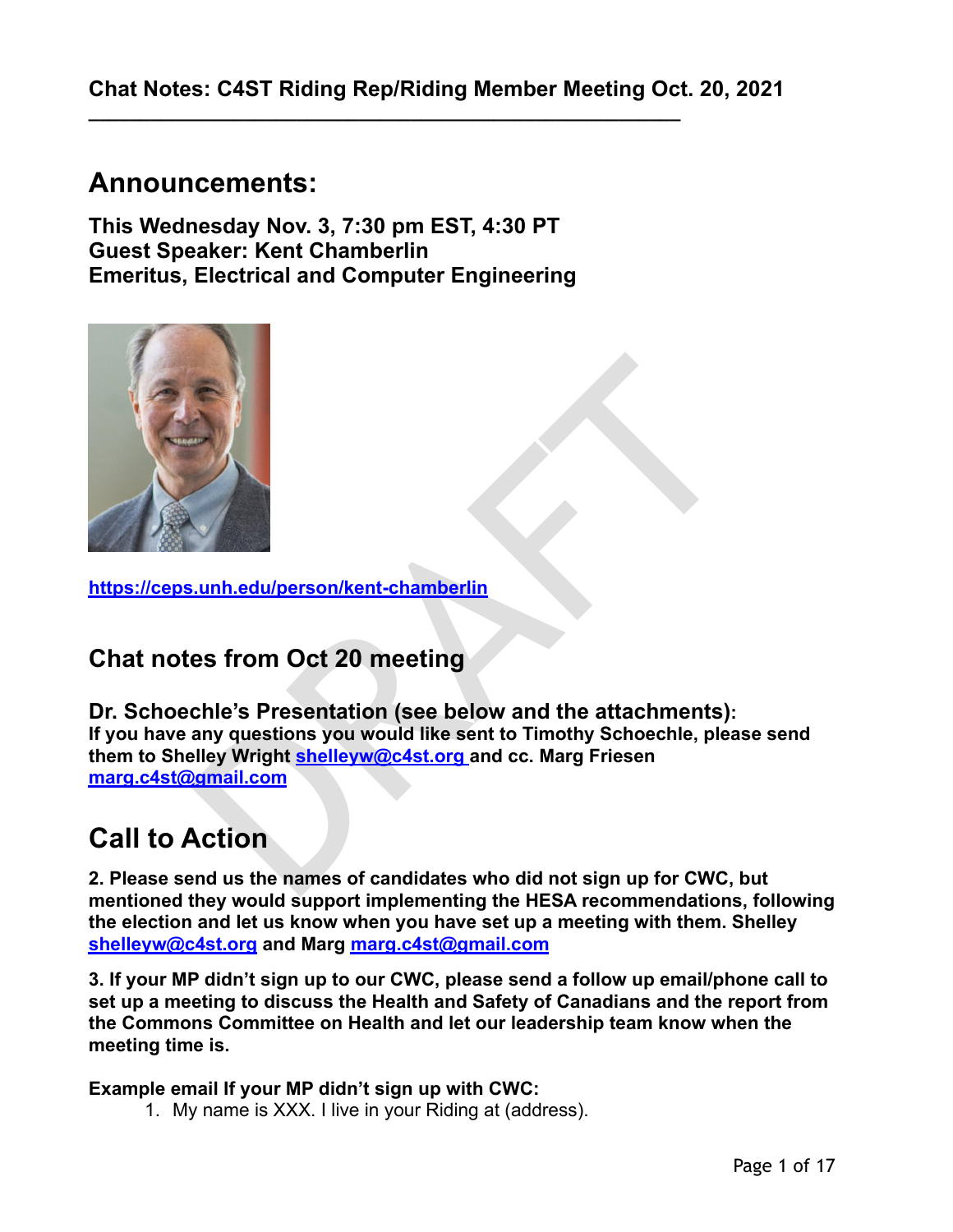Canadians for Safe Technology (C4ST) had 110 candidates who signed up to support the Health and Safety Recommendations which were unanimously passed by the Conservative, Liberal and NDP Members of the Parliamentary Standing Committee on Health (HESA) to educate and protect Canadians from increasing exposure to wireless radiation.

I would like to meet with you to discuss these recommendations and why they are important to me and other constituents in our community. Sincerely,

# **3. If your MP signed up with CWC:**

# **Example of follow up email/phone call message to your MP:**

Thank you (name of MP) for signing up to Canadian's For Technology Candidates Who Care about Canadian's Health. We had 110 candidates who signed up to support the House of Commons Health and Safety Recommendations.

I am thrilled that we have your support! I would like to set up a meeting with you to discuss these recommendations. I look forward to meeting with you. Sincerely,

Canadian's Health. We had 110 candidates who signed up to supp<br>mmons Health and Safety Recommendations.<br>that we have your support! I would like to set up a meeting with yo<br>mendations. I look forward to meeting with you.<br>an If the Assistant wants more information, you can share the website<https://c4st.org/> and say: In June 2015 the Conservative, Liberal, and NDP Members of the Parliamentary Standing Committee on Health (HESA) unanimously passed to educate and protect Canadians from our increasing exposures to wireless radiation. These MPs supported the implementation of all the recommendations in the Committee's report, which is titled, "RADIOFREQUENCY ELECTROMAGNETIC RADIATION AND THE HEALTH OF CANADIANS". However, Health Canada and other parts of the government have not fully implemented those recommendations.

When you get an appointment or hear back from your MP, please let Shelley know [shelleyw@c4st.org](mailto:shelleyw@c4st.org) with a cc to Marg marg.c4st@gmail.com

# **Key Links**

**Documents provided by Dr. Timothy Schoechle are attached separately (see email).** 

# **His report: Re-inventing wires.**

**https://electromagnetichealth.org/wp-content/uploads/2018/02/ ReInventing-Wires-1-25-18.pdf** 

• **5G and the Canadian Data Centre Rush, Joyce Nelson Oct. 5, 2021 <https://watershedsentinel.ca/articles/the-power-pull-of-5g/>**

• **Pure Fibre Bell** 

**[https://www.bell.ca/Bell\\_Internet/Products/Fibre-to-the-home](https://www.bell.ca/Bell_Internet/Products/Fibre-to-the-home)**

• **Accelerating 5G In Canada: The Role of 5G in the Fight Against Climate Change**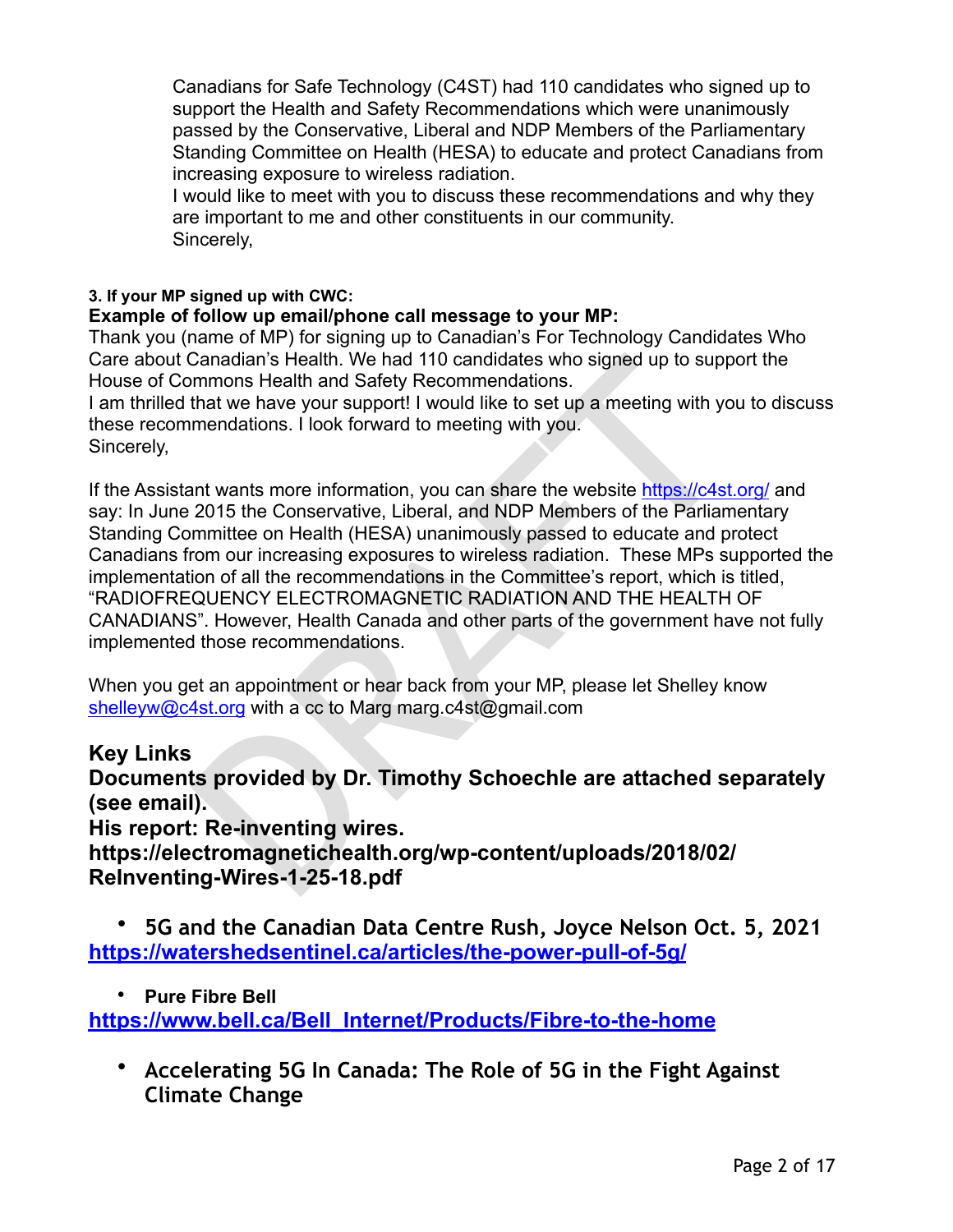# **[https://www.cwta.ca/wp-content/uploads/](https://www.cwta.ca/wp-content/uploads/2020/10/5G_Role_In_Fight_Against_Climate_Change.pdf) [2020/10/5G\\_Role\\_In\\_Fight\\_Against\\_Climate\\_Change.pdf](https://www.cwta.ca/wp-content/uploads/2020/10/5G_Role_In_Fight_Against_Climate_Change.pdf)**

Suggested by Dr. Schoechle and is cited in the Suspend 5G Canada Appeal. Book by Shoshana Zuboff on surveillance capitalism:

Zuboff, S. (2019). *The Age of Surveillance Capitalism: The Fight for a Human Future at the New Frontier of Power*. New York: Public Affairs. [https://www.hbs.edu/faculty/](https://www.hbs.edu/faculty/Pages/item.aspx?num=56791) [Pages/item.aspx?num=56791](https://www.hbs.edu/faculty/Pages/item.aspx?num=56791)

• Also attached is a summary that Marg compiled in 2019 on energy usage of Information of Communications Technologies (ICT).

e meeting notes contain views expressed by various participants,<br>pretations and summaries by a volunteer note-taker. C4ST does n<br>agree with all statements in these notes. These notes are marked<br>ey are not a transcript, are Note: These meeting notes contain views expressed by various participants, and bestefforts interpretations and summaries by a volunteer note-taker. C4ST does not necessarily agree with all statements in these notes. These notes are marked "Draft" because they are not a transcript, are not meeting minutes, and are NOT FOR DISTRIBUTION.

# **Chat/Meeting Notes:**

#### **Guest speaker: Timothy Schoechle, Ph.D.**

Some notes from his presentation.

Note: "fibre" is the Canadian spelling and "fiber" is the USA spelling. Dr. Schoechle (pronounced Scheckly) lives in Boulder, Colorado.

"Broadband" is a misnomer.

It originally referred to the width of the band for transmitting radio and television broadcasts. The wider the better.

Now all it means is fast. And it infers equivalence, which is incorrect.

Saying fibre broadband and wireless broadband would be correct, however, simply omit the word "broadband."

Fibre optic is unmatched in speed and performance, and no form of wireless can compare to it.

Cell sites require fibre connections anyway, and so adding wireless is another layer of complexity and another layer of commercial commitment of some kind.

Wireless is for things that move, not as a substitute for wired as wireless is inferior.

Symmetrical service means it is the same upload and download speed. Speed of 1 GB is what should be available to everybody, and that's generally the fibre that is being installed.

Fibre is very inexpensive to put in as a long term investment, and to put in more fibres is not a big-deal cost - the fibre is just glass and plastic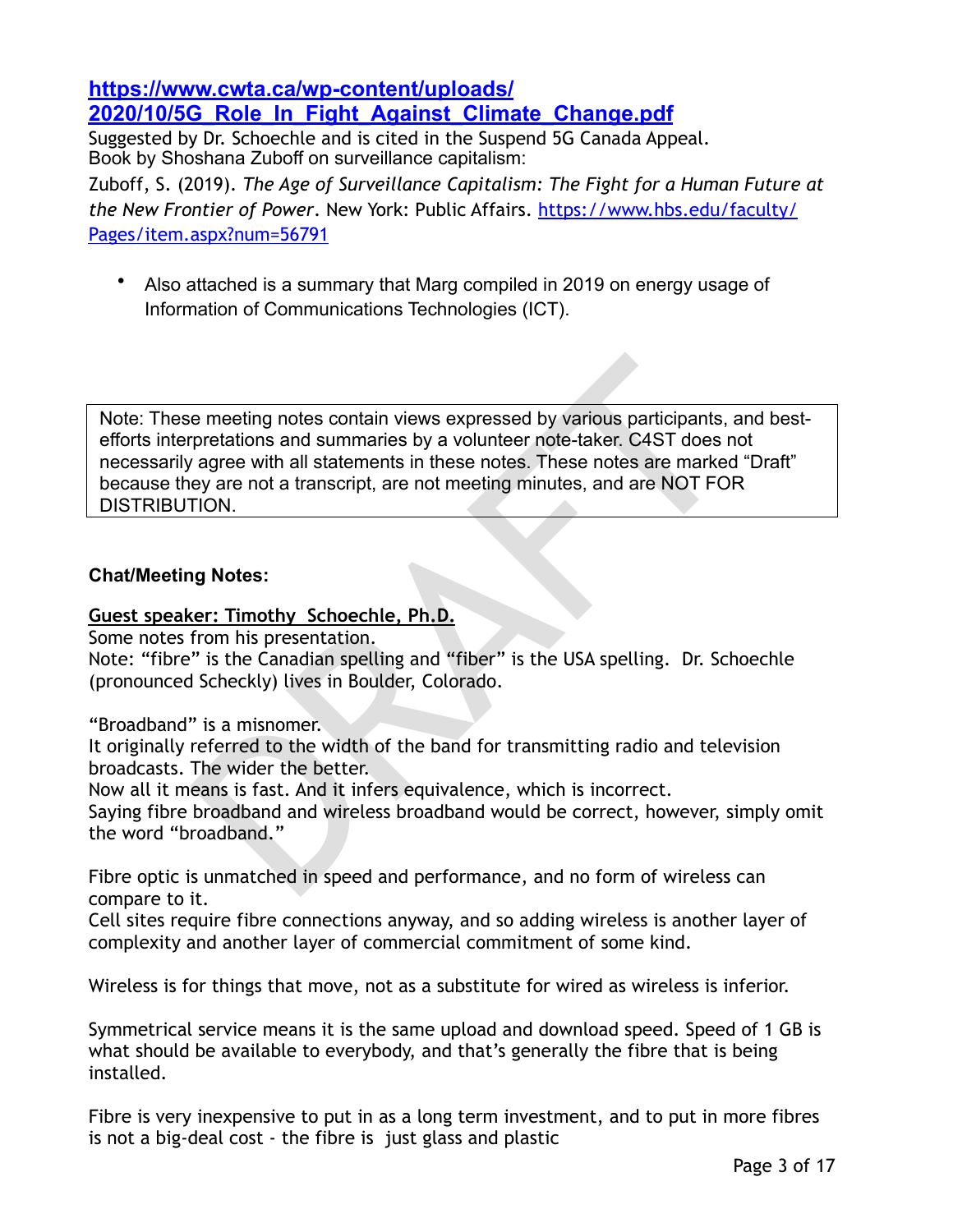FTTP (Fibre To The Premises) is a public necessity, therefore it should be owned and managed by the community, not private corporations.

Rural electricity corporations, co-ops, and municipalities; the U.S. Treasury Dept. issued a memo that those should receive preference for the federal government funding (in U.S. Congress right now).

The story about Chattanooga, Tennessee is in *Re-inventing Wires*. Also see the report by Dr. Lobo (email Marg or Shelley for a copy).

The fibre network can be used for more than Internet, as side-benefits. Tim works on micro grids and their integration. Local solar gardens can be shared in neighbourhoods. And power that is stored can be moved to individual neighbourhoods. In an emergency such as flood or fire, if power is distributed around neighbourhoods, those neighbourhoods are somewhat self-sufficient even if the main grid is down - via micro grids.

and their integration: Locat souri gauters and be that is its order in the since in that is its ored can be moved to individual neighbourhoods, those ords are somewhat self-sufficient even if the main grid is down - v<br>and A fascinating article in the latest issue of the IEEE *Spectrum* magazine. It's the professional society of electrical engineers all over the world. There was a diagram of a modern commercial aircraft. The article was about electromagnetic interference and managing all the electromagnetic interference with an aircraft's devices. Now our homes are generating a lot of electromagnetic interference. There are provisions in the Americans with Disabilities Act (ADA) to comply with federal guidelines regarding accommodation of persons with hhypersensitivity to **electromagnetic** radiation. This is becoming more and more recognized. Tim wrote a 20-page piece, during the past year, to the US Federal Communications Commission (FCC) about the state-of-the-art research and the limits. It has become an issue as to whether the FCC is the right agency to be setting limits for electromagnetic fields. There is some research going on at the University of Colorado regarding EMFs and cellular biology. Thermal effects are a superficial ways to look at it, because we've learned in labs that there are a lot of more subtle effects that are positive or negative biologically. Frank Barnes is doing the research.

Fibre is simpler. This is a big issue. All wireless, particularly 5G, is unbelievably complex to do. It's a miracle that they can make it work at all. Therefore it's very proprietary. When you have a fibre network you're connecting directly to the Internet, but when you connect via wireless that's another layer before you get to the Internet, so you have to go through other proprietary things such as advertising etc. Fibre is future-proofed, because it's just a wire. One way industry recovers the wireless investment is by making it obsolete often so you have to upgrade often; it's a massive waste of resources, in mining the minerals, and the toxic waste that is dumped into our environment.

The recent Senate hearings in Facebook include a serious issue: the toxic business model used by all the giant tech corporations in the way children and others absorb information and use it. It is out of control. This is another important reason to restrict it. It is particularly addictive and dangerous to children. An important book is about the business model of Google and Facebook and how they have changed the IT business from providing services to people to collecting data about people and monetizing it to drive a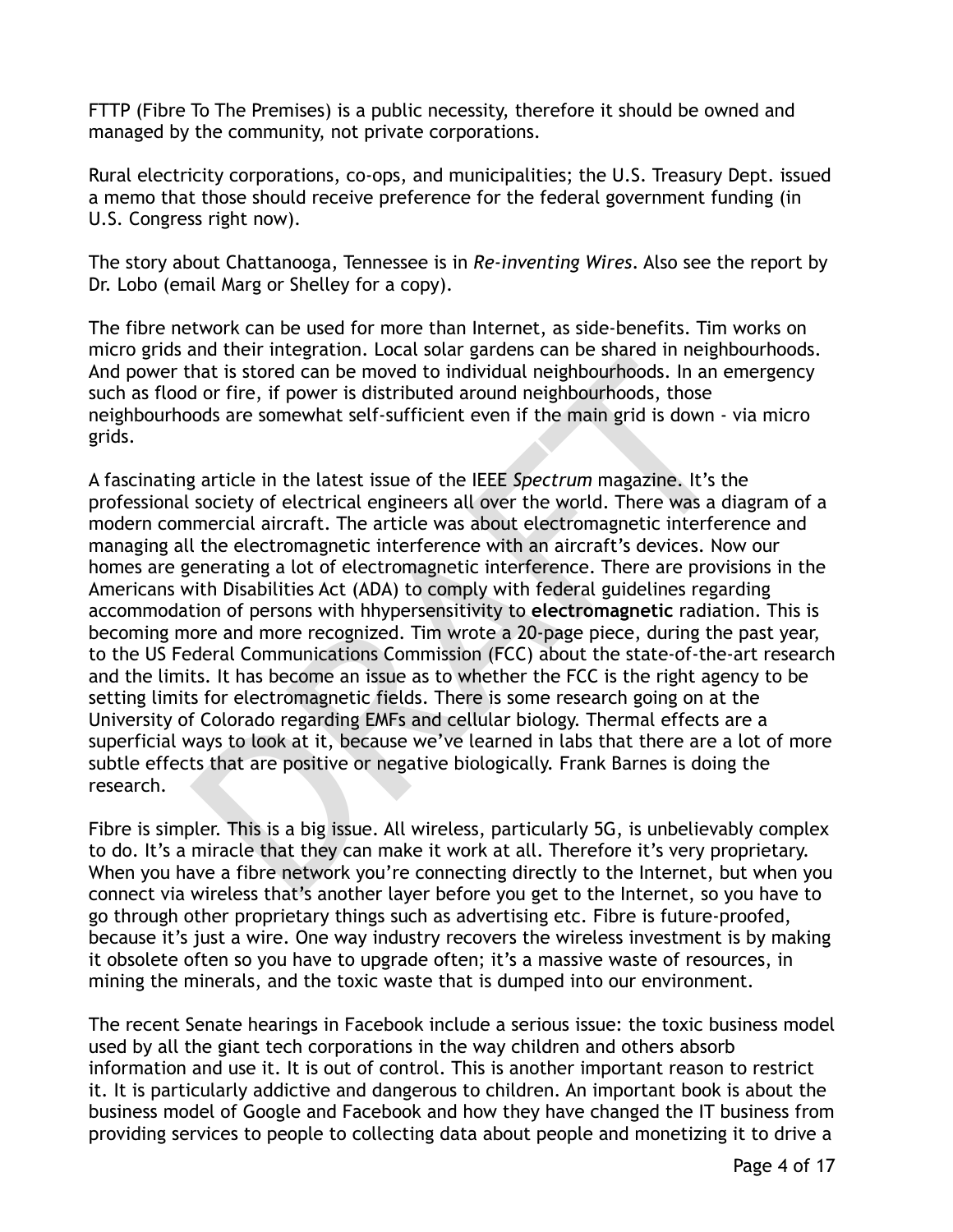massive advertising system that is really not helpful to our society: *Surveillance Capitalism*. This toxicity has implications in education and is a matter of real concern that an education system becomes dependent on electronic devices.

There are 13 reasons that fibre should be preferred, rather than 4G/5G cellular wireless.

NISLAP's next study will be a paper on Sustainability In Telecommunications. It will be a 15-page briefing paper, and then another larger paper more than 100 pages.

# **Q&A**

Participant:

How have schools boards, government, and IEEE responded to your message? Are they listening at all when you present this information?

# Tim:

It's hard to know what the long-term effects are.

thools boards, government, and IEEE responded to your message?<br>
All when you present this information?<br>
Standard When you present this information?<br>
Standard Mark and I found that a lot of Re-inventing Wires started to hap We published in 2018, which was a different world, and I found that a lot of things we predicted in *Re-inventing Wires* started to happen, such as the massive interest in fibre. Technology has changed education, the way we work, and everybody's life, and made telecommunications ever more important in continuing to move forward. Schools realize the need for it. However, we're over-relying on computers in the classrooms right now, and people seem to be reconsidering that. Wiring a classroom requires you to be a little more deliberate about using it. Elementary school students are constantly distracted by it, so if they have to plug it in it will be more deliberate and the teacher will have more control over how it is used. It should be for homework not during lecturing.

# Participant:

Center For Humane Technology, founded by tech people, such as Tristan Harris, the young people in those online meetings who realize the overuse problem and it seems like they don't know how to stop.

# Tim:

Wireless systems aren't designed to the standards of resilience that the copper landline system was.

In classrooms, I would say check your cellphone at the door and get it when you leave. Copper has also advanced, in new forms. One simple twisted pair, even smaller than a lamp cord, that will carry 10 GB Ethernet and power/charge a device with the same wire. That would be one cheap way to do it in classrooms. It isn't Cat5 cable. It's just cheap wire.

# Shelley:

School boards are concerned about energy cost-saving. How can I prove, suggest, or recommend to school boards that wired connections are energy-efficient, reduce the carbon footprint, and reduce their cost?

Tim: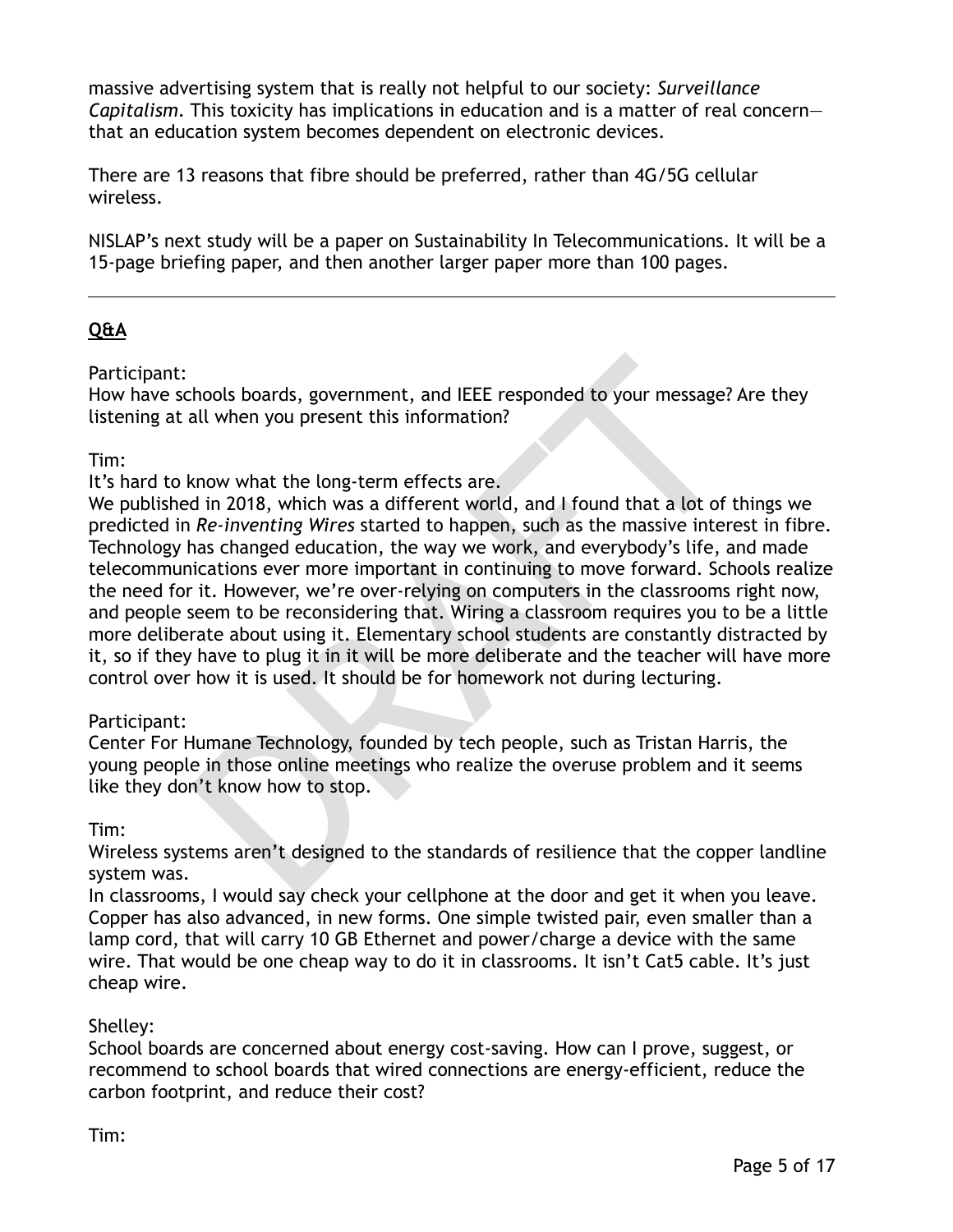Chapter 6 in *Re-inventing Wires* is about energy-efficiency. The differential is basically that wireline is 10 times more efficient than wireless. I can share with you studies that have been done that show that. Wireless is radiating in all directions to get to a person who might want to use it. But wireline has the energy focused inside the cable or wire, so more energy-efficient. The Fiber Broadband Association and Rural Electric Associations showed that fixed wireless broadband service may seem cheaper at the outset but it is not because of ongoing extra energy consumption and maintenance; refer to report "Vantage Point Study." For example the long-haul can extend 50 to 60 miles. The money should be available to run fibre everywhere; there's no place it can't go. Anywhere we can run electricity, we can run fibre. Maybe it's harder in northern Canada or Alaska, but there are other ways to approach it.

#### Tim:

een is another paper about energy-efficiency (see attachment, W, s chart shows the relationship of power consumption between 1/2, then 5G. You can see that it's substantially more. The more they wave frequencies, such as 3 Here on screen is another paper about energy-efficiency (see attachment, White Paper Page 4). This chart shows the relationship of power consumption between 1/2/3G and then 4G and then 5G. You can see that it's substantially more. The more they go into millimeter-wave frequencies, such as 30 or 60 GHz, but that is a huge cost because it uses more energy to do it and the nature of modulating all the high frequencies and beamforming has a cost to it too. And then the more you create the dependency on it, the more things people find to do with it. As with the Jevon's Paradox, by making something more appealing, your net is an increase in energy.

#### Participant:

Canadian government said the towers we will use for 5G will be put into "sleep mode" when no one is using them?

Tim:

Sleep mode has been around for a long time.

IEEE made a recent presentation. "5G AND BEYOND: A ROADMAP APPROACH." Anyone can get these slides, it isn't secret. These are the challenges as they see them (see screen shot below): they're problems because all of these take energy. And if they have to send out all the frequencies, the cell site will get hot.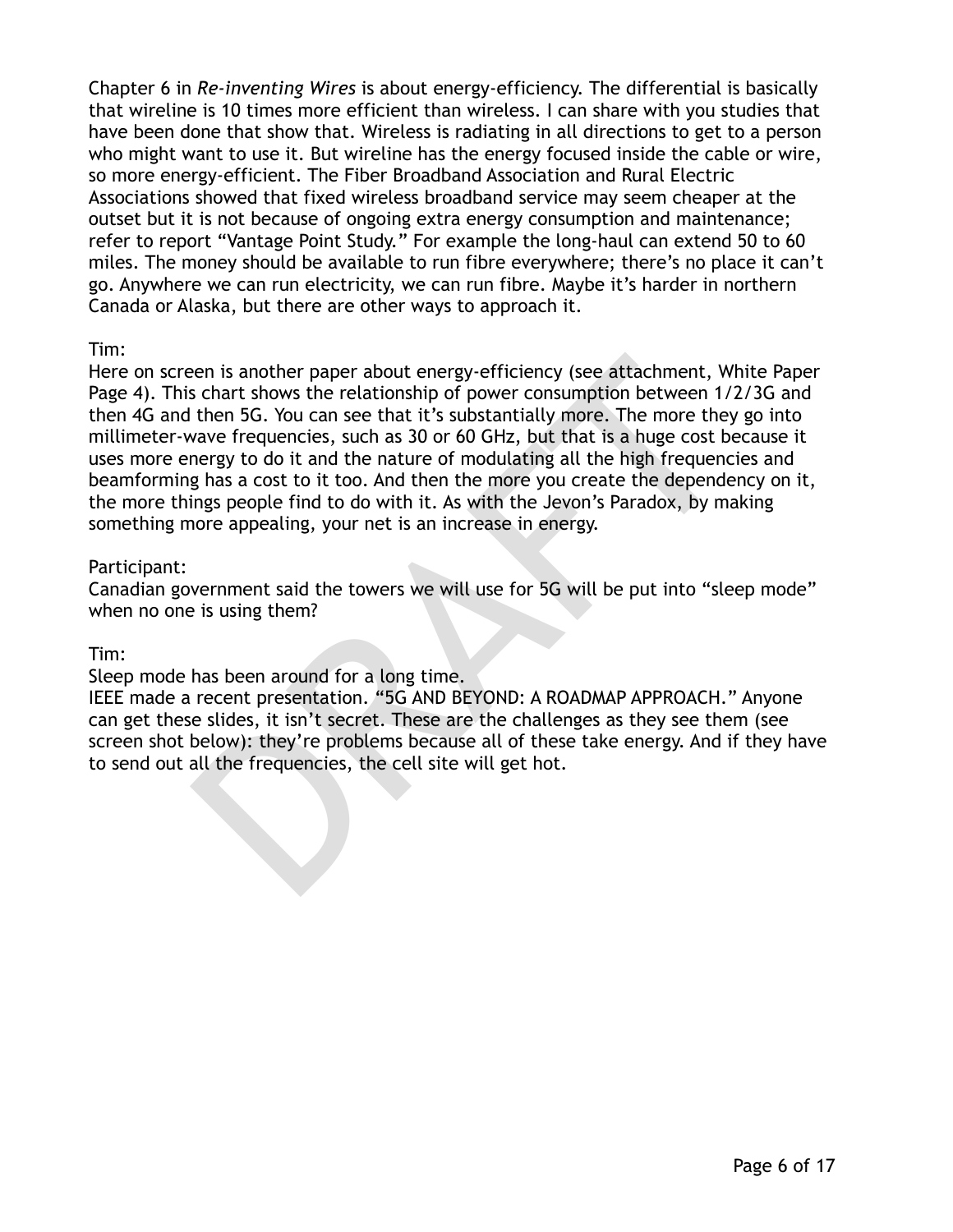

|                     | Complicated control plane                                               |                                                                                                                                                                               |    |
|---------------------|-------------------------------------------------------------------------|-------------------------------------------------------------------------------------------------------------------------------------------------------------------------------|----|
|                     | Coverage in mmWave bands                                                |                                                                                                                                                                               |    |
| ٠                   |                                                                         | Improved coverage depending on traffic variations                                                                                                                             |    |
| ٠                   |                                                                         | Improved signal rank and coverage for specific users                                                                                                                          |    |
|                     |                                                                         |                                                                                                                                                                               |    |
|                     |                                                                         |                                                                                                                                                                               |    |
|                     | These are the solutions they propose:                                   | MIMO is for beamforming, which is an electronic technique, which they can only do wit<br>the higher frequencies of millimeter waves (not the lower mish-mash of frequencies). |    |
| $\mathfrak{A}$<br>Q | A                                                                       | n) 20210813 INGR_Webinar August 18 5G WEBINAR INGR SERIES EE PPT FINAL PDF pdf (page 24 of 40)<br>$\prime\sim$<br>Ò<br><b>A</b> Q Search                                      |    |
|                     | Enabling 5G and Beyond   FutureNetworks.ieee.org                        |                                                                                                                                                                               |    |
| <b>uture</b>        |                                                                         |                                                                                                                                                                               |    |
|                     |                                                                         |                                                                                                                                                                               | 24 |
|                     |                                                                         | <b>Base Station Power: Challenges &amp; Solutions</b>                                                                                                                         |    |
|                     | <b>Challenges</b>                                                       | <b>Solutions</b>                                                                                                                                                              |    |
|                     | <b>Distortion (out of band noise)</b>                                   | mMIMO radios with many low-gain antennas                                                                                                                                      |    |
|                     | <b>Macro and small cells</b>                                            | <b>Management of Power states and Power-down</b>                                                                                                                              |    |
|                     | <b>Support for Many RF Bands</b>                                        | <b>Support for Dynamic Spectrum Access</b>                                                                                                                                    |    |
| Near Term           | <b>Heatsink/Package Size</b>                                            | <b>Highly integrated solutions and hybrid</b><br>integration                                                                                                                  |    |
| Med.<br>Term        | <b>Power/Energy Telemetry: Data</b><br><b>Acquisition and Analytics</b> | Real time measurement of energy utilization<br>and analytics to enable Energy control loops                                                                                   |    |

Participant: What does the beam look like if you could see it?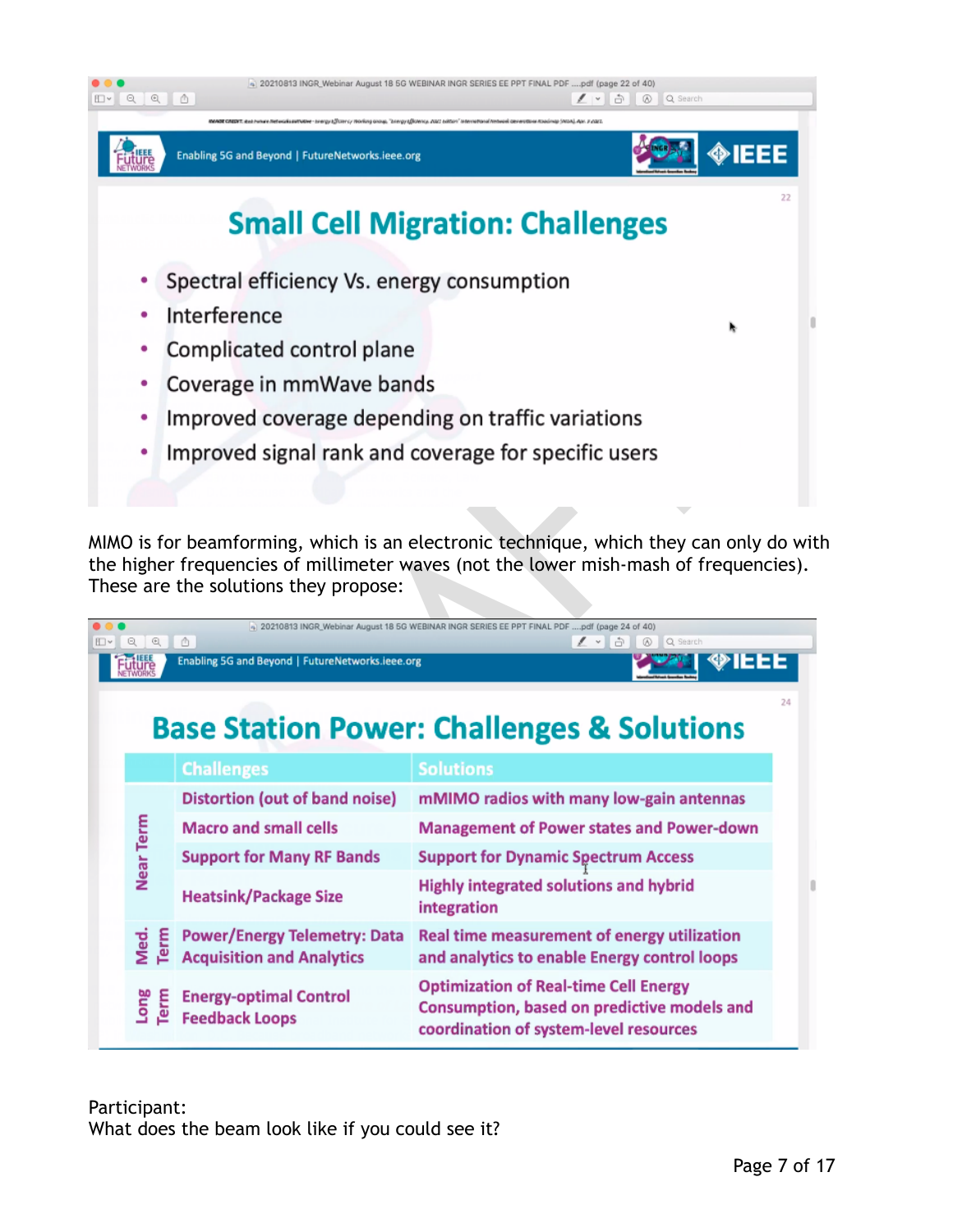# Tim:

Like a flashlight or spotlight. It doesn't go far and won't go through leaves or rain or walls.

# Participant:

If my neighbour was using the beam, would it be wide enough to impact the houses around the house?

# Tim:

It is a very narrow beam so that they reduce energy use. It takes expensive equipment that they can't install everywhere, so you can't rely on that.

# Participant:

The lower 5G frequencies, are they MIMO and beamforming?

# Tim:

No, they don't work well for that.

# Marg:

Please comment on satellites: quality of internet, base stations required, etc.? Such as Starlink.

# Tim:

G frequencies, are they MIMO and beamforming?<br>
"It work well for that.<br>
nent on satellites: quality of internet, base stations required, etc<br>
stations required, etc<br>
stations are long-term future of that is not very good i A study shows the long-term future of that is not very good in terms of being able to supply broadband. It's going to be slower. Maybe it's better than you get today from geostationary Internet satellite services. It is going to cost a lot of money and if a lot of people are using it, it will degrade very quickly. The Fibre Broadband Association study goes into detail about why. Tim doesn't see any economic model that works there. And it can't compete with fibre, except in very remote areas. It will not serve an urban area, for instance.

#### Marg:

Converter boxes. The fibre optic backbone connects to the tail. Dirty electricity may be produced.

# Tim:

It's a case by case situation. The problem is there's no radiation from the fibre itself but the converter boxes needs a power supply. The manufacturers make them so cheap by removing the components that would filter the harmonic emissions (i.e., dirty electricity) that are extraneous, a.k.a. electromagnetic interference. The cheap wallplug power supply for my Apple computer blocks out an FM radio station that I want to listen to. Junk power supplies are the problem. You can look at the specifications if they bother to publish them. The only test is to have your own receiver box and find a power supply that doesn't make a lot of "noise." Tune an old AM portable radio away from a station, and use that as a detector.

If we have batteries and inverters in our houses, they may create harmonic emissions. May need a filter for the dirty electricity and to get rid of it.

You have to measure it - that's the only way to know which device is good or bad.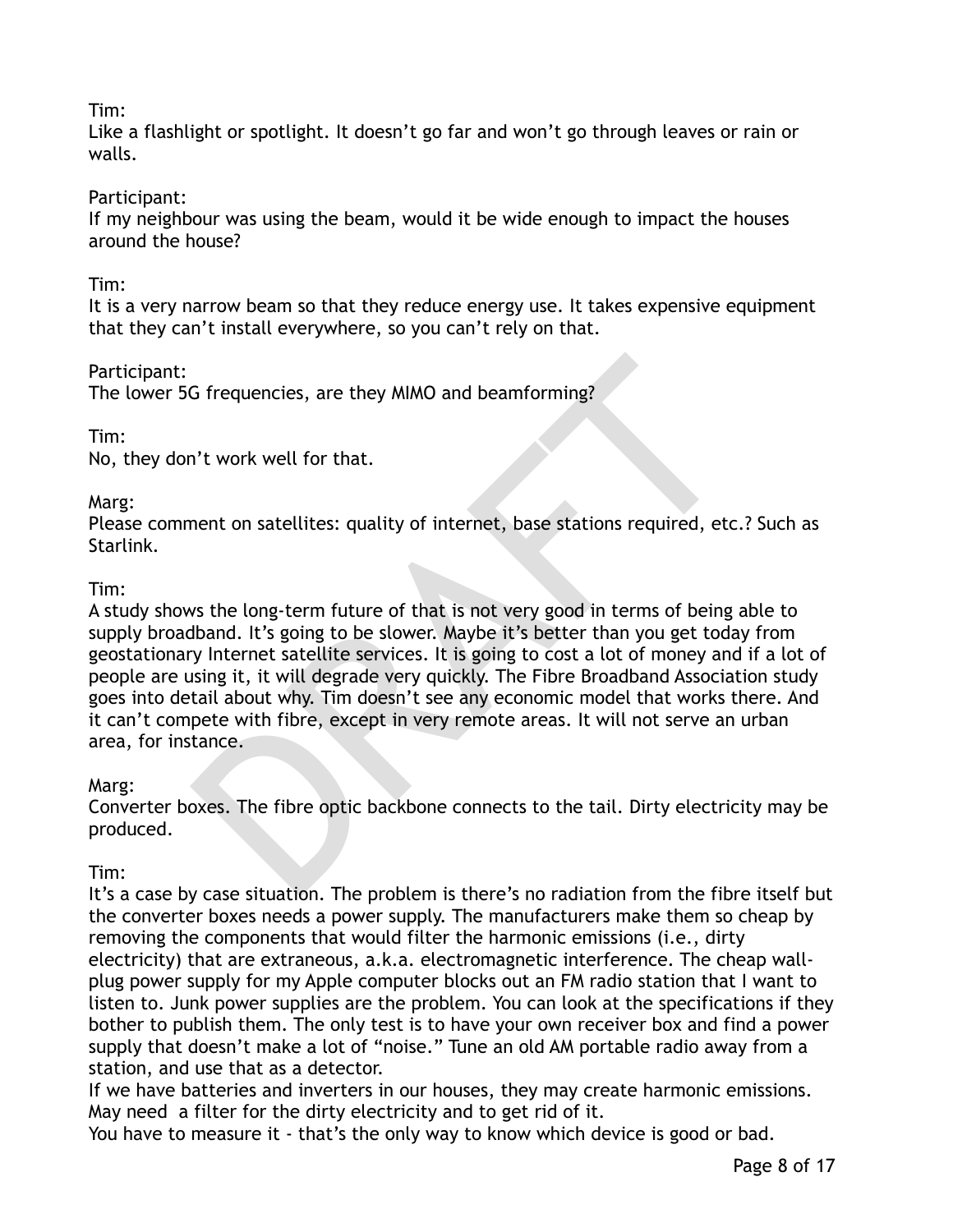It's possible to make a decent power supply, it might cost more.

Marg:

We need to find them, be educated about them, and then promote them. Dollars talk, vote with our dollars.

# Tim:

They don't care about interfering with people, they care about interfering with other products.

Wireless shouldn't be used just because it's there; only where it's necessary.

# Participant:

I'm an airline pilot. I'm aware of two big problems with wireless systems interference on the aircraft. Display units, and radar altimeters. I would love to be introduced to anyone you're working with.

# Tim:

The latest issue of IEEE Spectrum has that good article. I think it mentions who is working on it and what they're trying to do about it. The problem in your house is the same as the problem on aircraft, and it's getting worse.

# Participant:

We measured with just one phone on, and it was a massive amount of radiation inside the fuselage.

#### Participant:

be proof. I'm aware of two big problems which can<br>aft. Display units, and radar altimeters. I would love to be introduction<br>for working with.<br>sue of IEEE Spectrum has that good article. I think it mentions wit<br>and what the In 45 minutes, we will be presenting to a school board about a proposed 5G cell tower. We were asked by PAC—the parents are so concerned about covid—the Chair said if we can communicate on a level that parents understand about the symptoms and some things they can do. Do you have ideas?

Tim:

What has 5G got to do with the school?

#### Participant:

The tower would be within about one km of the school of 300 students. It is a 5G cell tower. It doesn't necessarily mean the millimeter waves but of course all of it is concerning for health.

# Tim:

I question the basic assumption that you need the latest technology from a toxic industry. I would start out by pointing out the Senate hearings, the whole issue of surveillance and the suicide rate of young girls from exposure to that medium. It's legitimate to raise the issue: "Why do we need this? If you need Internet access in the school, put in fibre optic and Ethernet access. And people shouldn't be using cellphones in the schools at all."

# Participant: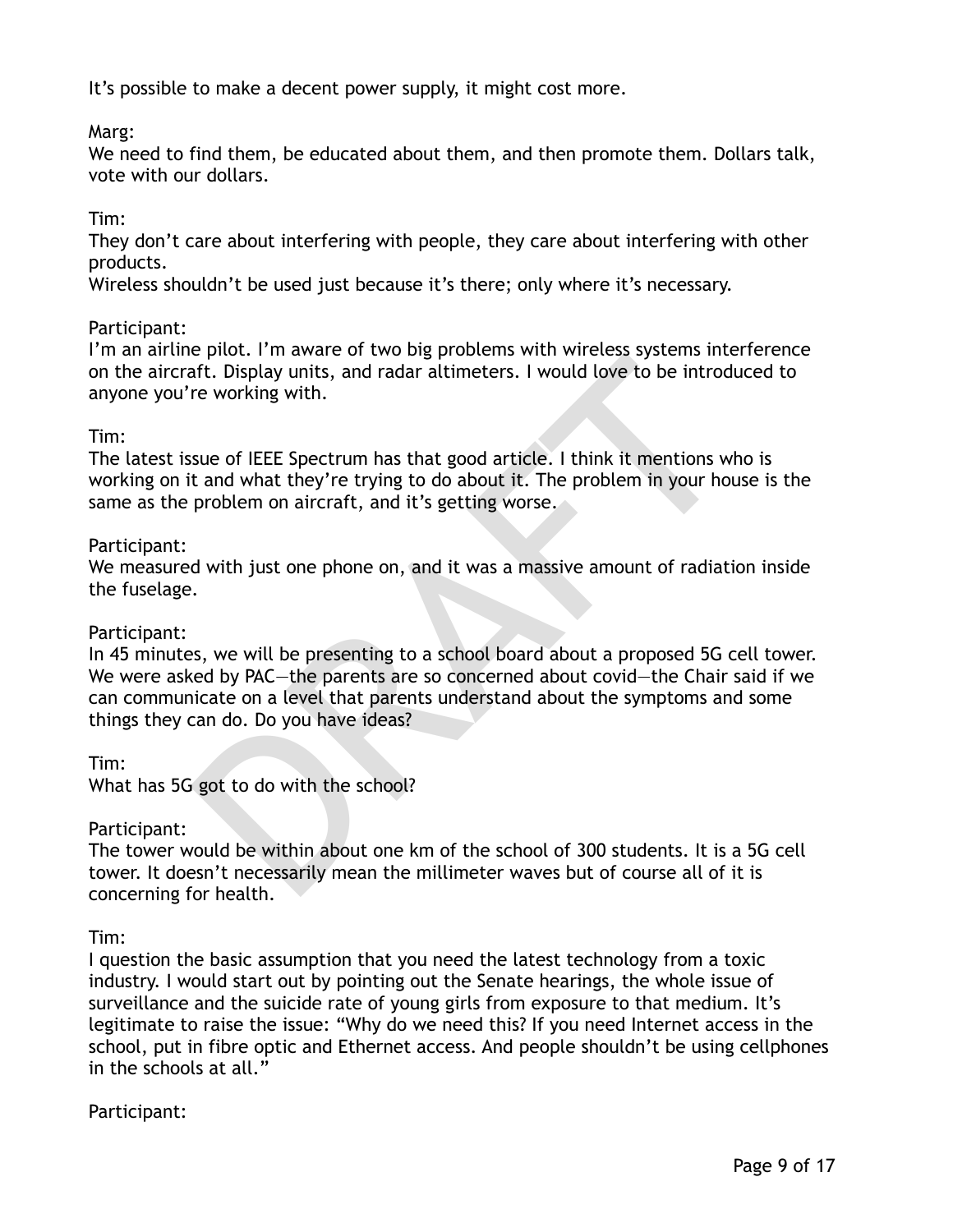We're a little town, many seniors, already have some towers, and a particular voting block of people are concerned about making emergency calls because there are dead zones.

Tim:

Why don't they have (landline) phone service at home? TELUS puts in fibre, so why can't they put in fibre? They want to sell you wireless that costs you more money for the phone etc.; it's a bait-and-switch. They shouldn't even consider wireless service until after they have fibre service to the house.

# Participant:

Fibre optic cables are already installed along the street.

Tim:

It's like putting in water. Don't they have sewer service? Unlike that, the problem is that telecommunications is a private service.

April:

Can they call satellite emissions "5G"? It wouldn't travel far.

Tim:

ing in water. Don't they have sewer service? Unlike that, the prolications is a private service.<br>
Il satellite emissions "5G"? It wouldn't travel far.<br>
y a 5-10 minute window of that satellite being over your head. It<br>
yie There is only a 5-10 minute window of that satellite being over your head. It sends to a receiver device cell site (for you or a bunch of houses). 17,000 mph. It hands off to the next, next, next, etc. satellite. It's very susceptible to anything. If the Chinese decide to shoot it down, it's destroyed in an instant. It isn't reliable. The 5G part is totally separate from the satellite itself; it would be local on-the-ground, just like always. The satellites are only backhaul either direct to your computer or a local network.

Shelley:

Those base stations on the Earth will have more energy?

Tim: Yes

April: Interfering with weather forecasting?

Tim:

Specific bands have been allocated for 5G in 50-60 GHz, which interfere with longstanding data collection networks, particularly for humidity measurements they need to keep that frequency clear.

5G from the ground is interfering with the weather forecasting.

Barb:

About metal core in types of fibre optic cable that aren't called "Pure"? (Barry answered.)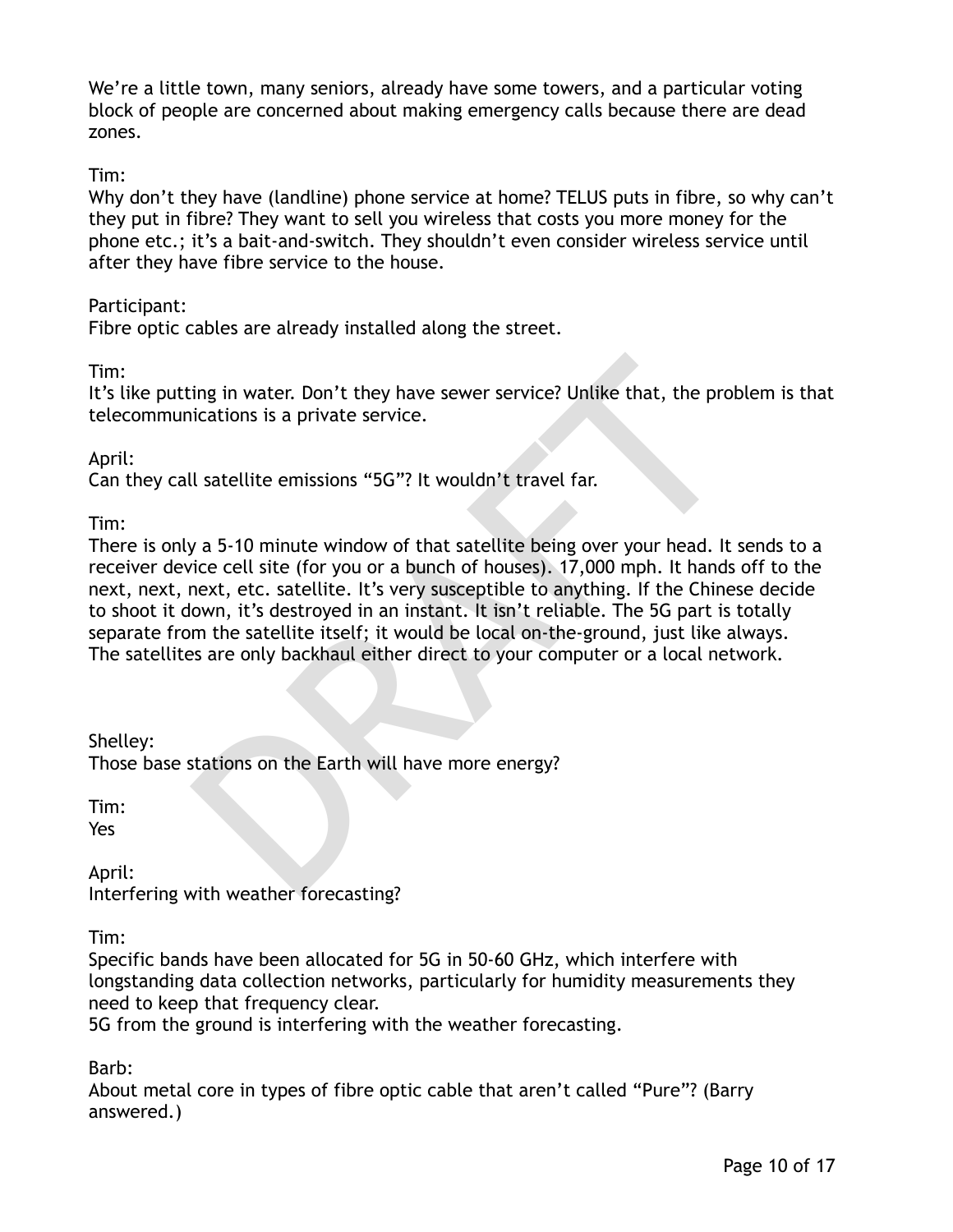Participant: (Sentinel article, 8-15% energy used)

Tim: I dispute that.

Participant: Who is listening to the need to clamp down?

#### Tim:

Presently the U.S. Senate regarding especially Facebook. There needs to be break-up of these huge corporations. The issue of privacy is just really out of control and it's time to change the way the large corporations are governed because right now they are ungovernable and they have no incentive to serve the public commons.

Participant: COP26 soon.

# Tim:

The closest I can come is the upcoming Sustainability paper. My aspect is solar and battery storage and distribution. I think the only answer is to reconfigure the entire power system worldwide.

# Participant:

Way the targe corporations are governed because right now they are and they have no incentive to serve the public commons.<br>
<br>
<br>
I can come is the upcoming Sustainability paper. My aspect is sola<br>
<br>
age and distribution. I Micro grids and smaller electrical utility companies working together. In my area they are rolling out high-speed 5G, or whatever they call it, in our rural areas. My municipal Councillor offers to talk to Bell about it, but the Councillor doesn't get it. How do we steer a rollout that is already underway? The municipal role, and they claim to not have jurisdiction.

#### Tim:

Localization of both electricity and telecommunications should be a public priority and a public policy issue. Federal government should take a more localized view of empowering communities to do these things, and fund that.

# Participant:

I used to work with Huawei, Alcatel, etc. Usually I hear them say "ease of installation" of wireless devices, convenience, cost of wireless installation being less because they don't mention the greater cost of operation and maintenance. Chances are there will be wired systems and wireless systems, so would a hybrid healthier wireless system be recommended for confined areas? By hybrid, I mean fibre from sites to home and then in-home you have a wireless router and other devices.

# Tim:

The cost of maintaining a fibre system is always going to be lower than a wireless system that always breaks and requires so many things. Fibre is future-proof; the wire sitting there for a long, long time, not requiring maintenance. So their argument is disingenuous.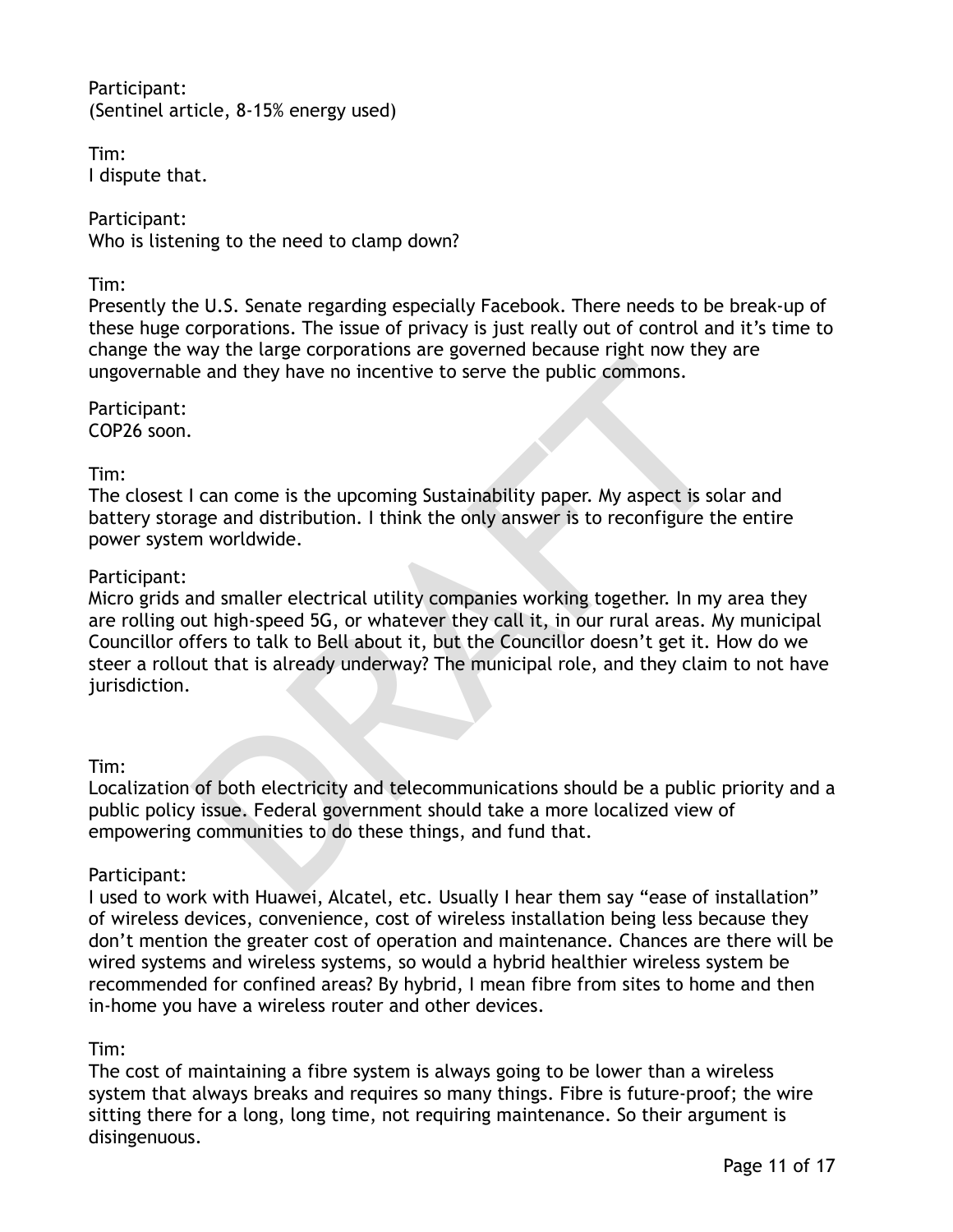I think wireless should be optional; if everyone has a wired system, we wouldn't need much wireless. We don't need 5G for anything.

New versions of ethernet are extremely cheap—even cheaper than Cat-whatever—single pair wire. And it can carry electricity also.

Tim:

I will provide Shelley with my *Solar Today* article that can be distributed.

I can be part of a meeting with your parliament representatives.

The Sustainability upcoming report will be out soon.

Marg:

Any Canadian experts (other than Dr. Magda Havas) to help us prepare something for our Members of Parliament? A group at McMaster University.

Tim:

(didn't know the McMaster group, and Marg will send him that; Tim doesn't know any Canadian experts)

*x* the McMaster group, and Marg will send him that; Tim doesn't k<br>perts)<br>perts arg: Belkhir, L., & Elmeligi, A. (2018). Assessing ICT global emissi-<br>rends to 2040 & recommendations. Journal of Cleaner Production<br>ps://doi. [Added by Marg: Belkhir, L., & Elmeligi, A. (2018). Assessing ICT global emissions footprint: Trends to 2040 & recommendations. *Journal of Cleaner Production*, 177, 448.463. https://doi.org/10.1016/j.jclepro.2017.12.239

Also see the attached summary.

April:

Would you be interested in later exploring and writing on the Canadian situation?

Tim:

Of course. I have personal friends in Canada, especially in British Columbia.

Participant:

2G network coverage was at lower power overnight. Regarding newer networks: Can one antenna incorporate multiple frequencies?

Tim:

Yes, within certain limits they can. For the millimeter frequencies the requirements are significantly different.

Turning them off, they could've done that before they just didn't bother. MIMO and beamforming doesn't work well with the lower frequencies.

Participant:

Exponent, the product defence firm in the U.S., their William Bailey is defending the indefensible in Canada. They claim human beings radiate more than Wi-Fi does.

Tim:

I don't know that company. I'll look it up.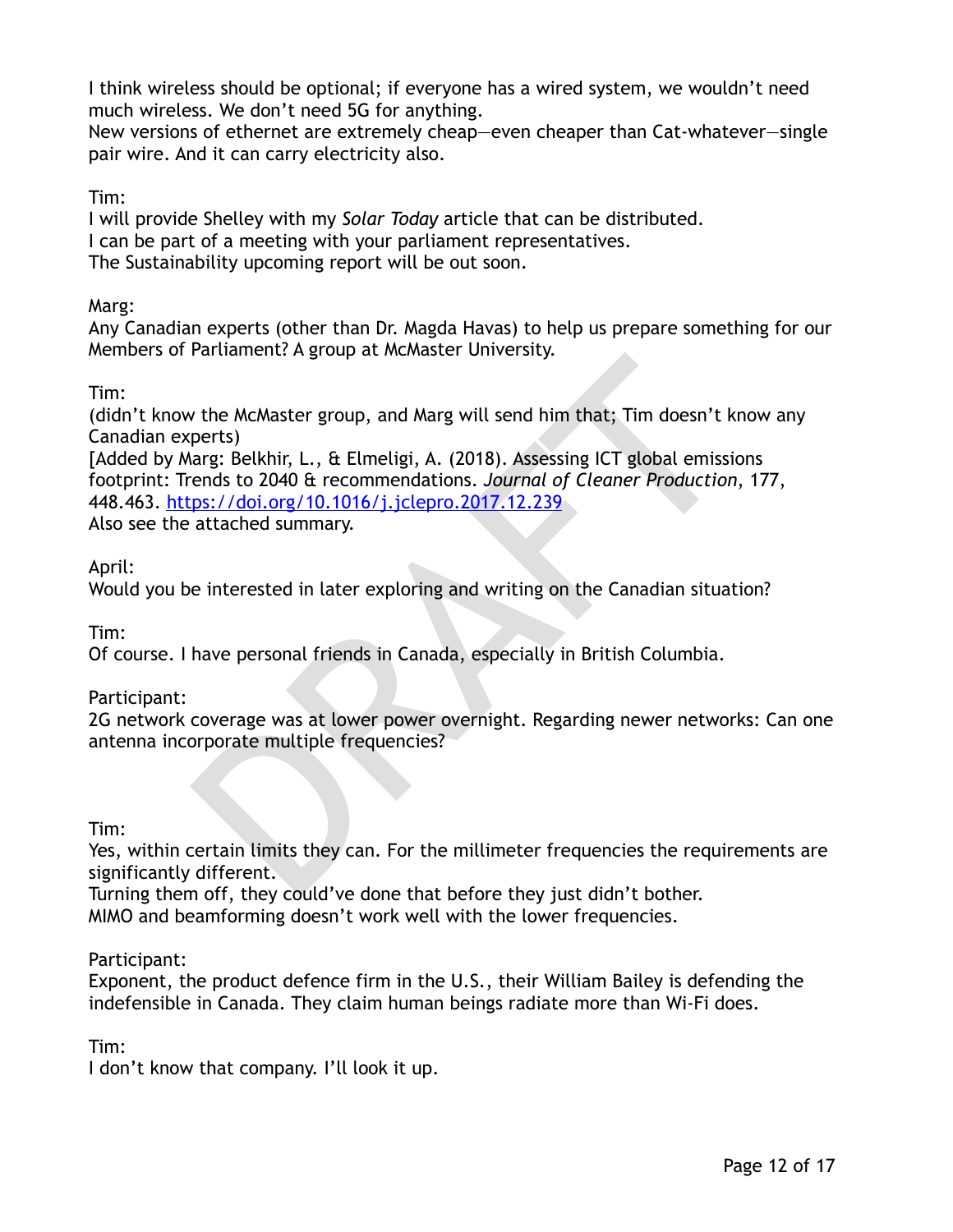C4ST Leaders thanked Dr. Schoechle for his presentation and the extra time he took to answer questions from our Riding Representatives and Riding Members.

# **This concludes Dr. Schoechle's presentation and Q & A.**

# **Informal Discussion With Riding Representatives and Riding Members:**

Participant - What are copper lines used for to the home? If we are able to get fibre to the premises, should we consider keeping the copper wires for any reason?

Participant - Copper and fibre are the same but fiber is high speed hence it is recommended over copper. It is important to mentioned that they are both broad bands… fibre has more reach, speed, durability and reliability.

Participant – Dr. Schoechle has touched on a whole lot, however I would like to hear his views on an hybrid deployment of wireless (mobility) and wired telco systems.

Marg – I think Dr. Schoechle's position is that only use wireless if you can't use wired connections.

Copper and fibre are the same but fiber is high speed hence it is<br>ed over copper. It is important to mentioned that they are both broater reach, speed, durability and reliability.<br>Dr. Schoechle has touched on a whole lot, Thank you for attending this meeting! These meeting notes contain views expressed by various participants, and best-efforts interpretations and summaries by a volunteer notetaker. C4ST does not necessarily agree with all statements in these notes. These notes are marked "Draft" because they are not a transcript, are not meeting minutes, and are NOT FOR DISTRIBUTION.

Report by Marg Friesen, 15 Dec.2019: Energy Consumption by Wireless Technology Relating to Climate Change

4 main ways energy is consumed for Information Communications Technology (ICT) e.g. Internet of Things (IoT):

1) Data Centers 2) Machine-to-machine Communications 3) Embodied Energy 4) Obsolescence of Digital Technologies e.g. E-waste.

Quotes: "We have found that, if unchecked, ICT GHGE [Global Green House Gas Emissions] relative contribution could grow from roughly 1–1.6% in 2007 to exceed 14% of the 2016-level worldwide GHGE by 2040, accounting for more than half of the current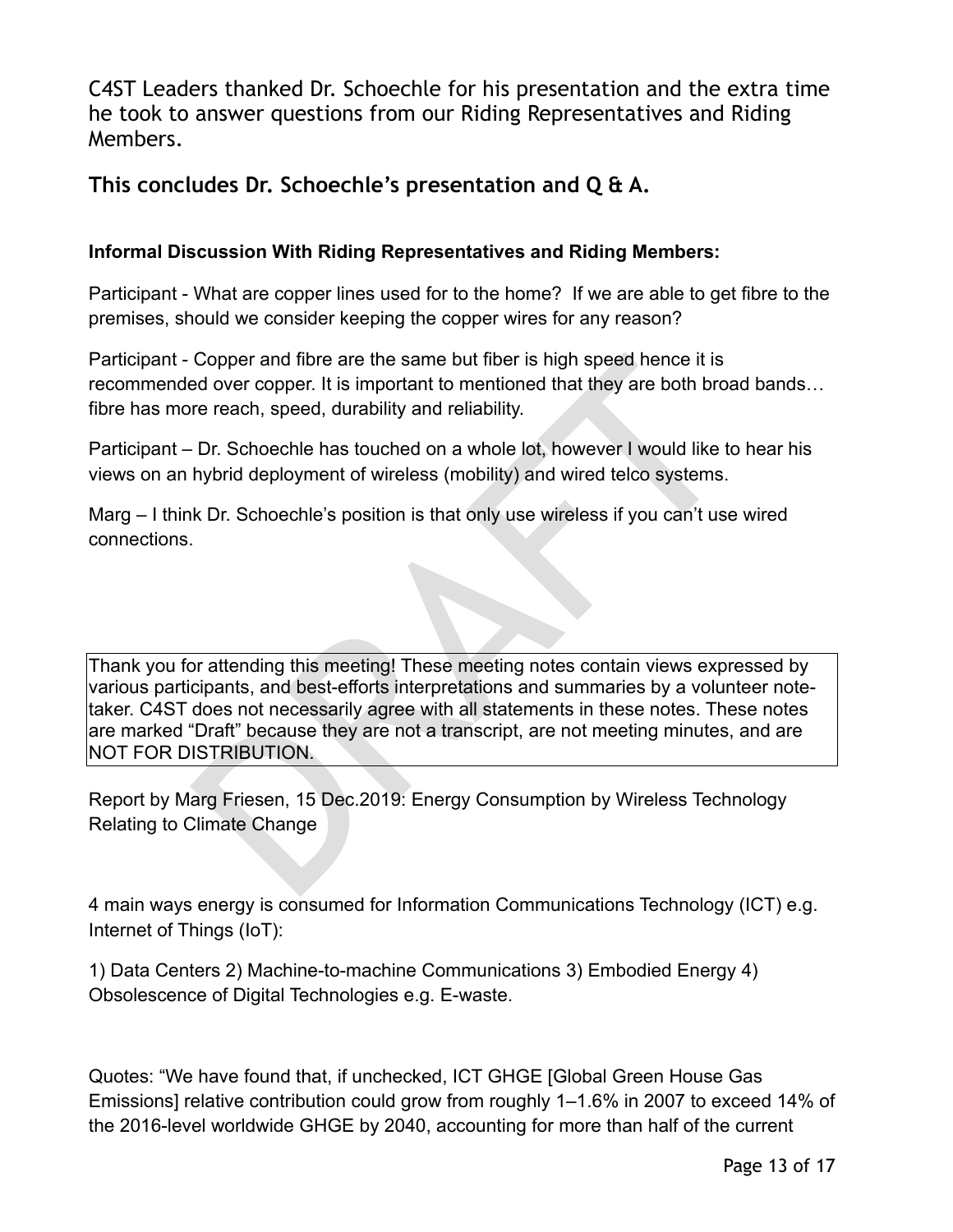relative contribution of the whole transportation sector." (Belkhir & Elmeligi (2018) – McMaster University, Canada)

"The communications industry could use 20% of all the world's electricity by 2025, hampering attempts to meet climate change targets and straining grids as demand by power-hungry server farms storing digital data from billions of smartphones, tablets and internet-connected devices grows exponentially. The industry has long argued that it can considerably reduce carbon emissions by increasing efficiency and reducing waste, but academics are challenging industry assumptions. A new paper, due to be published by US researchers later this month, will forecast that information and communications technology could create up to 3.5% of global emissions by 2020 – surpassing aviation and shipping – and up to 14% 2040, around the same proportion as the US today. (Climate Home News/ The Guardian, 2017)

# LIST OF SOME PUBLICATIONS ON ENERGY CONSUMPTION

# RELATED TO INFORMATION AND COMMUNICATIONS TECHNOLOGY (ICT) E.G. **INTERNET**

up to 3.5% of global emissions by 2020 – surpassing aviation and<br>
% 2040, around the same proportion as the US today. (Climate Hc<br>
in, 2017)<br>
ME PUBLICATIONS ON ENERGY CONSUMPTION<br>
ME PUBLICATIONS ON ENERGY CONSUMPTION<br>
TO 1. Amazon Employees for Climate Justice. (2019, September 20). Amazon employees are joining the Global Climate Walkout, 9/20. Medium. Retrieved from https://medium.com/ @amazonemployeesclimatejustice/amazon-employees-are-joining-the-global-climatewalkout-9-20-9bfa4cbb1ce3

2. Andrae, A. S. G., & Edler, T. (2015). On Global Electricity Usage of Communication Technology: Trends to 2030. Challenges, 6(1), 117–157. https://doi.org/10.3390/ challe6010117

3. Anonymous, K. (2019, December 2). Why aren't more climate change activists fighting 5G? Stop Smart Meters Australia. Retrieved from https://stopsmartmeters.com.au/ 2019/12/02/why-arent-more-climate-change-activists-fighting-5g/

4. Barger, S. (2019, November 8). The gathering storm: Computing's climate change problem. TechTalks. Retrieved from https://bdtechtalks.com/2019/11/08/global-warmingshared-computing/

5. Belkhir, L. (2018, March 25). How smartphones are heating up the planet. The Conversation. Retrieved from http://theconversation.com/how-smartphones-are-heatingup-the-planet-92793

6. Belkhir, L., & Elmeligi, A. (2018). Assessing ICT global emissions footprint: Trends to 2040 & recommendations. Journal of Cleaner Production, 177, 448–463. https://doi.org/ 10.1016/j.jclepro.2017.12.239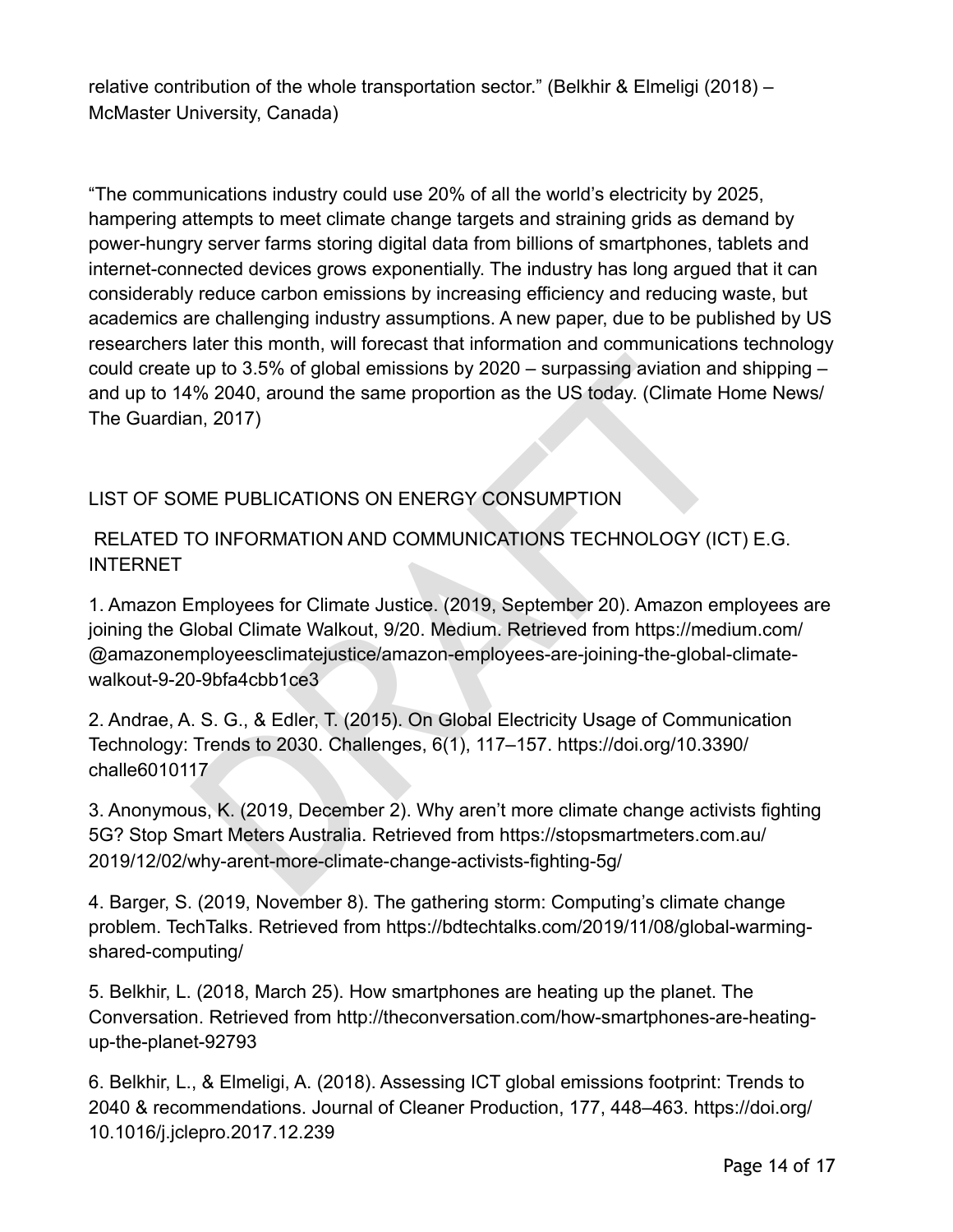7. Belkhir, Lotfi. (2018, March 25). Study shows smartphones harm the environment | Faculty of Engineering. Retrieved from https://www.eng.mcmaster.ca/news/study-showssmartphones-harm-environment

8. CEET - Centre for Energy-efficient telecommunication.. (2013). The Power of Wireless Cloud (p. 22). BELL Labs and University of Melbourne. Retrieved from [[e.

9. Climate Home News. (2017, December 11). 'Tsunami of data' could consume one fifth of global electricity by 2025 | Environment | The Guardian. The Guardian. Retrieved from https://www.theguardian.com/environment/2017/dec/11/tsunami-of-data-could-consumefifth-global-electricity-by-2025

10. Conger, K., Fausset, R., & Kovaleski, S. F. (2019, May 14). San Francisco Bans Facial Recognition Technology. The New York Times. Retrieved from https://www.nytimes.com/ 2019/05/14/us/facial-recognition-ban-san-francisco.html

11. Cook, G. (2017). Clicking Clean: who is winning the race to build a green Internet? Greenpeace Report. 2017 (p. 102). Greenpeace. Retrieved from https:// www.ong2zero.org/blog/clicking-clean-who-is-winning-the-race-to-build-a-green-internetgreenpeace-report/

12. Darby, S. J. (2018). Smart technology in the home: time for more clarity. Building Research & Information, 46(1), 140–147. https://doi.org/10.1080/09613218.2017.1301707

13. De Decker, K. (n.d.). The monster footprint of digital technology. LOW-TECH MAGAZINE. Retrieved from https://www.lowtechmagazine.com/2009/06/embodiedenergy-of-digital-technology.html

14. Elegant, Naomi Xu. (2019). The Internet Cloud's Dirty Secret: It Consumes Tons of Energy, Has Large Carbon Footprint. Fortune. Retrieved from https://fortune.com/ 2019/09/18/internet-cloud-server-data-center-energy-consumption-renewable-coal/

K., Fausset, R., & Kovaleski, S. F. (2019, May 14). San Francisco<br>Technology. The New York Times. Retrieved from https://www.nytius/facial-recognition-ban-san-francisco.html<br>(2017). Clicking Clean: who is winning the race 15. Elliot, John, & et al. (2017). Energy consumption in smartphones: an investigation of battery and energy consumption of media related applications on android smartphones. Retrieved from http://eprints.leedsbeckett.ac.uk/4703/1/ SEEDS%20FINAL%20Paper%202017%20150%20Fehmi.pdf

16. Hussain, S.M. Suhail, Nadeem, Furquan, Aftab, Mohd Asim, Ali, Ikbal, & Ustun, Taha Selim. (2019). The Emerging Energy Internet: Architecture, Benefits, Challenges, and Future Prospects. Electronics, 8, 1037. https://doi.org/10.3390/electronics8091037

17. International Environmental Technology. (2019, April 29). How Does Smart Home Automation Affect the Environment? Envirotech Online. Retrieved from https:// www.envirotech-online.com/news/environmental-laboratory/7/breaking-news/how-doessmart-home-automation-affect-the-environment/45838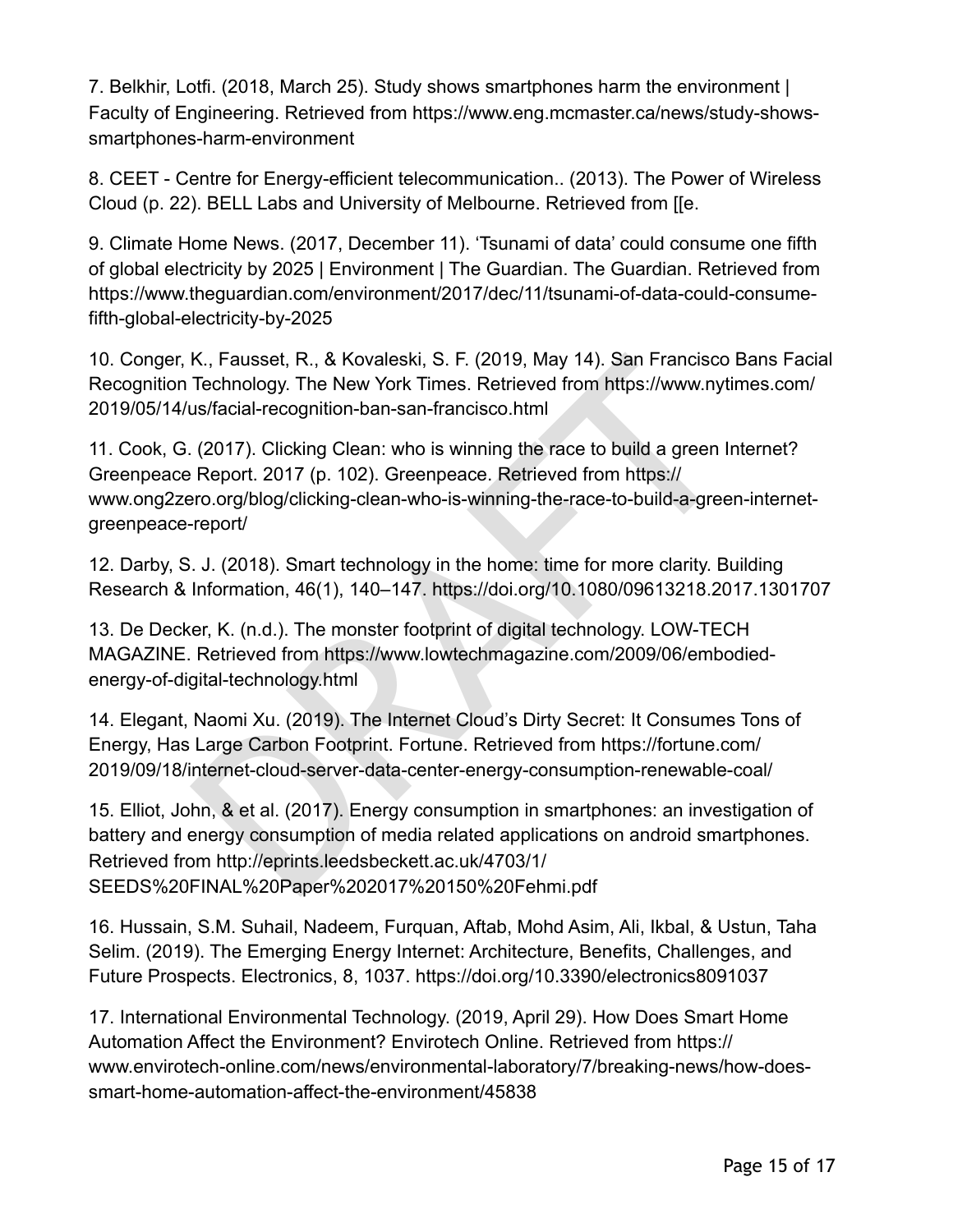18. Kommenda, N. (2019, July 19). How your flight emits as much CO2 as many people do in a year. The Guardian. Retrieved from http://www.theguardian.com/environment/nginteractive/2019/jul/19/carbon-calculator-how-taking-one-flight-emits-as-much-as-manypeople-do-in-a-year

19. LaMonica, M. (2014, September 10). The spiralling energy consumption behind your smart phone. The Guardian. Retrieved from https://www.theguardian.com/sustainablebusiness/2014/sep/10/energy-consumption-behind-smart-phone

20. Lewis, Andrew. (2019). GeSI facilitates real world solutions to real world issues within the ICT industry and the greater sustainability community. GeSI Facilitates Real World Solutions to Real World Issues within the ICT Industry and the Greater Sustainability Community. Retrieved from http://gesi.org/team/andrew-lewis-9

21. Loken, Andrea. (2019, October 17). From climate to health, spread of 5G networks poses multiple risks. Rabble.Ca. Retrieved from https://rabble.ca/blogs/bloggers/viewsexpressed/2019/10/climate-health-spread-5g-networks-poses-multiple-risks

Retrieved from http://gesi.org/team/andrew-lewis-9<br>
ndrea. (2019, October 17). From climate to health, spread of 5G n<br>
ble risks. Rabble.Ca. Retrieved from https://rabble.ca/blogs/blogger<br>
019/10/climate-health-spread-5g-n 22. Louis, J.-N., Calo, A., Leiviskä, K., & Pongrácz, E. (2015). Environmental Impacts and Benefits of Smart Home Automation: Life Cycle Assessment of Home Energy Management System. IFAC-PapersOnLine, 48(1), 880–885. https://doi.org/10.1016/ j.ifacol.2015.05.158

23. Matsakis, L. (2019, September 28). Thousands of Tech Workers Join Global Climate Change Strike. Wired. Retrieved from https://www.wired.com/story/tech-workers-globalclimate-change-strike/

24. Mills, Mark P. (2013). The cloud begins with coal. Digital Power Company, 45.

25. Noble, D. F. (1995). Progress Without People: New Technology, Unemployment, and the Message of Resistance. Between The Lines.

26. Pärssinen, M., Kotila, M., Cuevas, R., Phansalkar, A., & Manner, J. (2018). Environmental impact assessment of online advertising. Environmental Impact Assessment Review, 73, 177–200. https://doi.org/10.1016/j.eiar.2018.08.004

27. Paul, K. (2019, May 23). Amazon workers demand Bezos act on climate crisis. The Guardian. Retrieved from https://www.theguardian.com/technology/2019/may/22/amazonworkers-climate-crisis-board-jeff-bezos

28. Raghaven, Barath. (2011). The energy and emergy of the Internet. TCSI and UC Berkeley. Hotnets '11, https://raghavan.usc.edu/papers/emergy-hotnets11.pdf. Retrieved from https://raghavan.usc.edu/papers/emergy-hotnets11.pdf

29. Schoechle, Timothy. (2018). Re-Inventing Wires: The Future of Landlines and Networks. National Institute for Science, Law & Public Policy Washington, DC, 156.